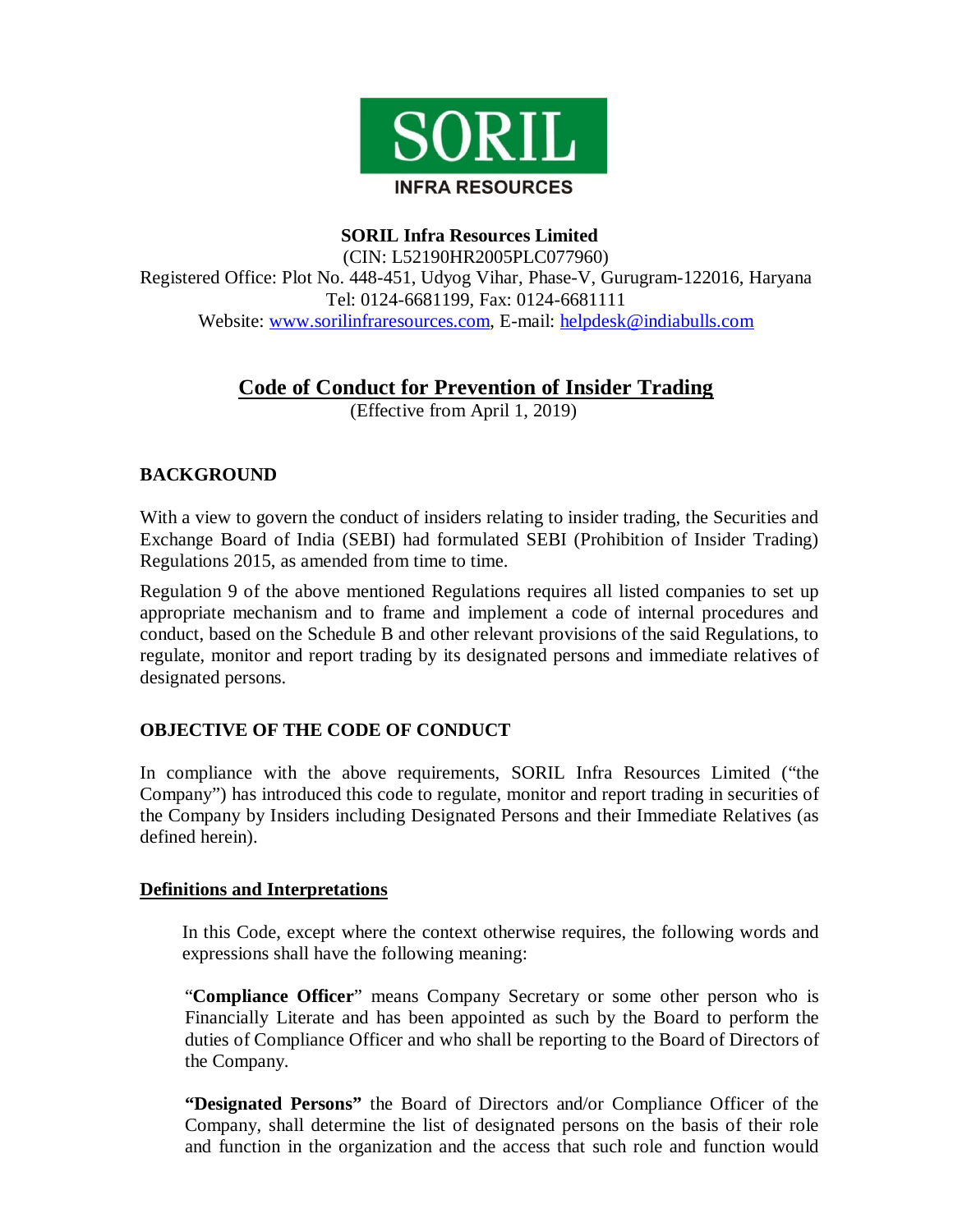provide to unpublished price sensitive information in addition to seniority and professional designation, who shall be covered by this Code. Following category of Employees have been designated as "Designated Persons" for the purpose of this Code:

- i) Promoters and Promoter Group of the Company
- ii) Directors of the Company;
- iii) Permanent invitees / invitees to the Board and Committee Meetings, if any, including Personal Assistant / Secretary;
- iv) Members of Executive Committee of the Company not being Directors including Personal Assistant / Secretary;
- v) Personal Assistant / Secretary to all the above persons;
- vi) Employees in the cadre of Assistant General Manager and above of the Company and its subsidiaries;
- vii) All other Employees of the Company and its subsidiaries, irrespective of their cadre in accounts, finance, treasury and tax departments, secretarial, legal and compliance departments, internal audit department, business / investor's relations and corporate communications department, IT department.
- viii) Persons employed on contract basis and performing similar roles or having similar responsibilities as persons mentioned;
- ix) Any other Employees or persons as may be determined by the Board or Compliance Officer, from time to time or as may be required as per the Regulations.

"**Fiduciary/Fiduciaries**" means professional firms such as auditors, accountancy firms, law firms, analysts, insolvency professional entities, consultants, banks etc., assisting or advising the Company.

**"Immediate Relatives"** for this purpose, means spouse (irrespective of the fact that whether she / he is financially dependent or not and whether she / he consult such person in taking decisions relating to trading in Securities of the Company or not) and parents, siblings and child of the person, who are either financially dependent on such person or consult such person in taking decisions relating to trading in Securities of the Company;

**"Legitimate Purpose"** includes sharing of unpublished price sensitive information in the ordinary course of business by an insider with partners, collaborators, lenders, customers, suppliers, merchant bankers, legal advisors, auditors, insolvency professionals or other advisors or consultants, provided that such sharing has not been carried out to evade or circumvent the prohibitions of Regulations.

**"Material Financial Relationship"** shall mean a relationship in which one person is a recipient of any kind of payment such as by way of a loan or gift during the immediately preceding twelve months, equivalent to at least 25% of such payer's annual income but shall exclude relationships in which the payment is based on arm's length transactions."

**"Regulations"** shall mean Securities and Exchange Board of India (Prohibition of Insider Trading) Regulations, 2015, as amended, from time to time.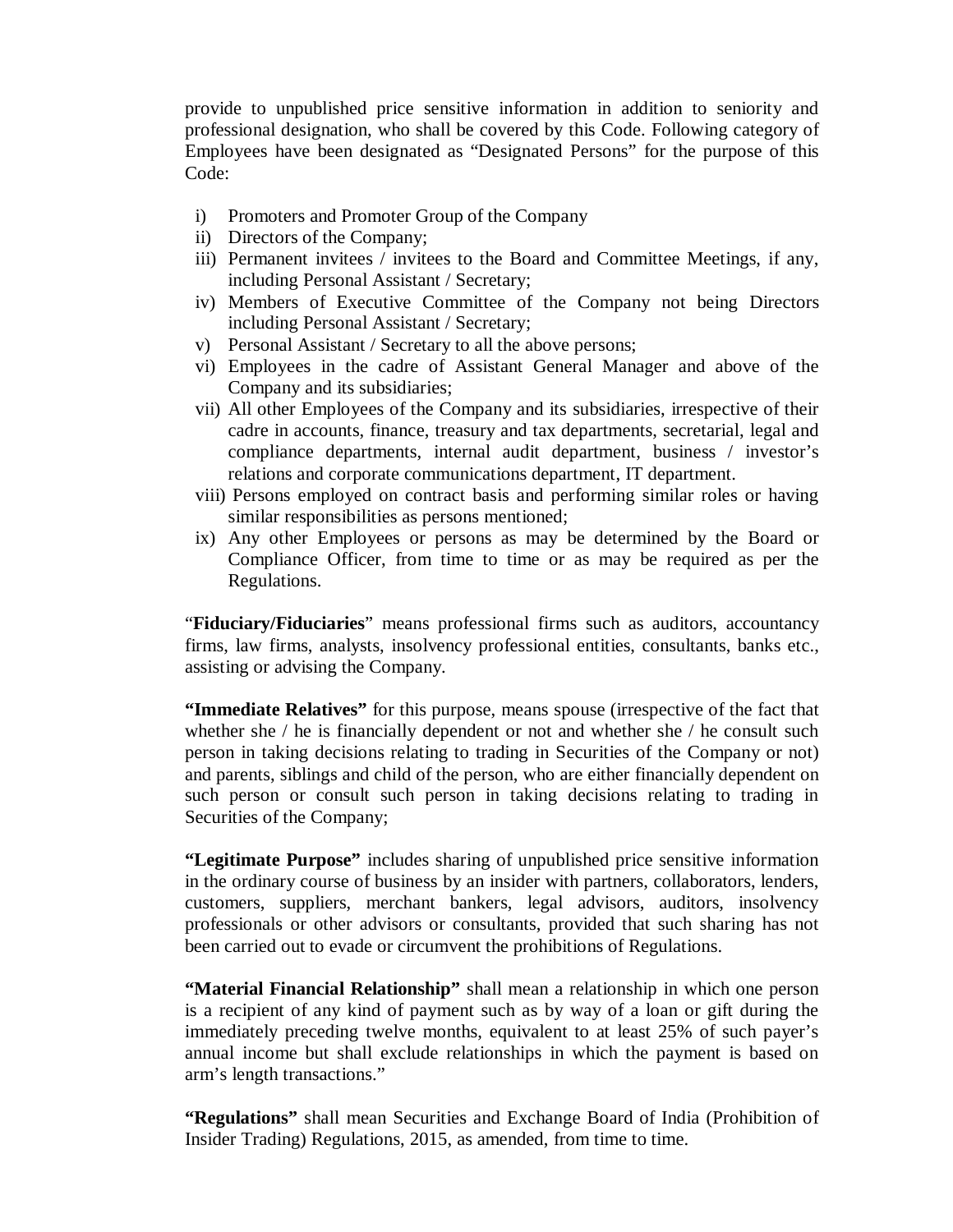**"Securities"** shall mean and include shares and derivatives or other securities of the Company as defined under the Securities Contracts (Regulation) Act, 1956 and related rules.

**"Trading"** means and includes subscribing, buying, selling, dealing or agreeing to subscribe, buy, sell, deal in Securities and "trade" shall be construed accordingly. However, exercise of ESOPs as per relevant SEBI Regulations, shall not be considered to be "trading" except for the purpose of Chapter III of the Regulations (i.e. the Disclosure requirements).

**"Unpublished Price Sensitive Information" (UPSI)** means any information, directly or indirectly related to the Company or securities of the Company, that is not generally available which upon becoming generally available, is likely to materially affect the price of the Securities of the Company, ordinarily including but not restricted to, information relating to the following:-

- (i) periodical financial results of the Company;
- (ii) declaration of dividends (both interim and final);
- (iii) change in capital structure;
- (iv) mergers, de-mergers, acquisitions, delisting, disposal and expansion of business; and
- (v) any change in Key Managerial Personnel of the Company.

The type of matters that would ordinarily give rise to UPSI has been listed above. However, the Board of Directors or such other person as may be authorised by the Board of Directors, may determine in this respect from time to time.

*"Other Words and expressions" means words and expressions used and not specifically defined herein, as the same have been defined to mean under the Regulations; the Securities Contracts (Regulation) Act, 1956, the SEBI Act, 1992, the Depositories Act, 1996 or the Companies Act, 2013 and the Rules framed thereunder.*

#### **Duties of the Compliance Officer**

- 1. He/ She shall be responsible for setting forth policies, procedures, monitoring adherence to the rules for the preservation of UPSI, pre-clearing of the trades of the Designated Persons and their Immediate Relatives (directly or through respective department heads, as may be decided by the Company from time to time), monitoring of trades and the implementation of the Code of Conduct under the overall supervision of the Board of Directors of the Company.
- 2. He / She shall report to the Board of Directors and shall provide report to the Chairman of the Audit Committee or Chairman of the Board in such manner and at such frequency as may be stipulated by the Board of Directors, but not less than once in a year.
- 3. He/ She shall assist in addressing any clarifications regarding the Regulations and the Company's Code.
- 4. He/ She shall maintain records of all the declarations in the appropriate form for a period prescribed under applicable Regulations.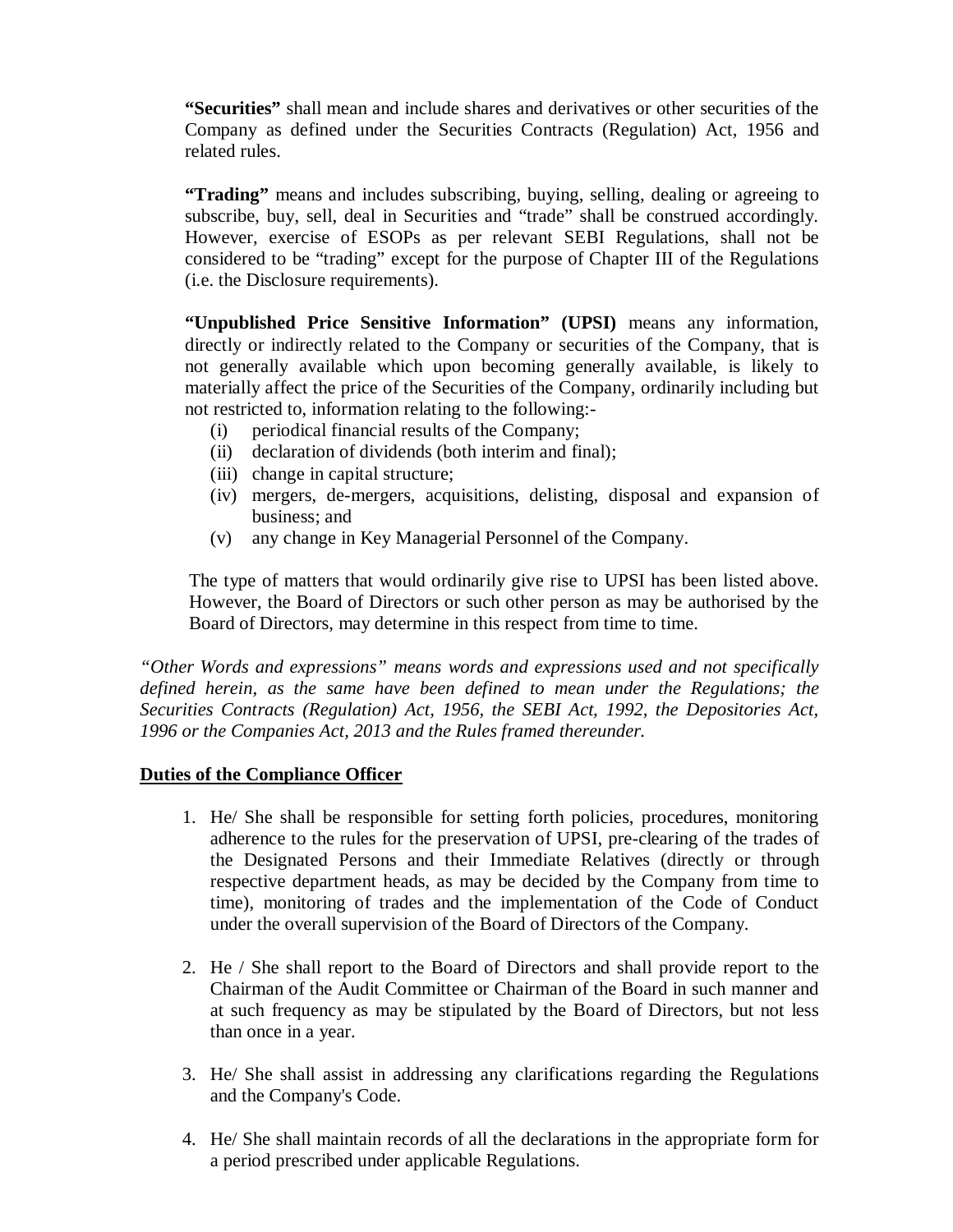## **Preservation of " Unpublished Price Sensitive Information"**

Employees of the Company and its subsidiaries (hereinafter referred as "the Employees") / and Designated Persons shall maintain the confidentiality of all UPSI. They shall not pass on such information to any person directly or indirectly by way of making a recommendation for entering into any trade in the Securities of the Company or in any other manner whatsoever nor shall they allow or facilitate access to such information.

## **Trading Window**

Employees / Designated Persons and their Immediate Relatives shall not trade in the Securities of the Company during the Closure of the "Trading Window" i.e. the period during which trading in Securities of the Company is prohibited.

The Trading Window in respect of dealing and trading in the Securities of the Company shall be closed when the Compliance Officer, in consultation with the Board of Directors or Managing Director of the Company, determines that a designated person or class of designated persons can reasonably be expected to have possession of Unpublished Price Sensitive Information. The period of commencement of closure of Trading Window shall be intimated, in advance, by the Company, from time to time.

Other than the period for which the Trading Window is closed as prescribed hereunder, the same shall remain open for Trading in the Securities of the Company. The Compliance Officer shall intimate time to time through email or by circular on notice board or by any other appropriate means or intimation to the Stock Exchange, if required, about the period during which the Trading Window remains closed

#### **Pre-clearance of Trades**

All Designated Persons who intend to trade in Securities of the Company, for themselves and also for their Immediate Relatives, aggregating to trade value of Rupees Ten Lacs or more, during a calendar quarter, should obtain a pre-clearance of the transactions.

An application for pre-clearance of the proposed transaction shall be made in attached format attached as Annexure A (Application for Pre-Clearance of Trade) in this regard, to the Compliance Officer along with an undertaking attached as Annexure B.

In case, any Designated Person and their Immediate Relative fails to execute the trade within 7 trading days after the pre-clearance, he / she shall report such decision to Compliance Officer.

The Designated Persons and their Immediate Relatives shall execute their order for trading in the Securities of the Company within seven trading days after the approval of preclearance is given, failing which fresh pre-clearance would be needed for the trades to be executed.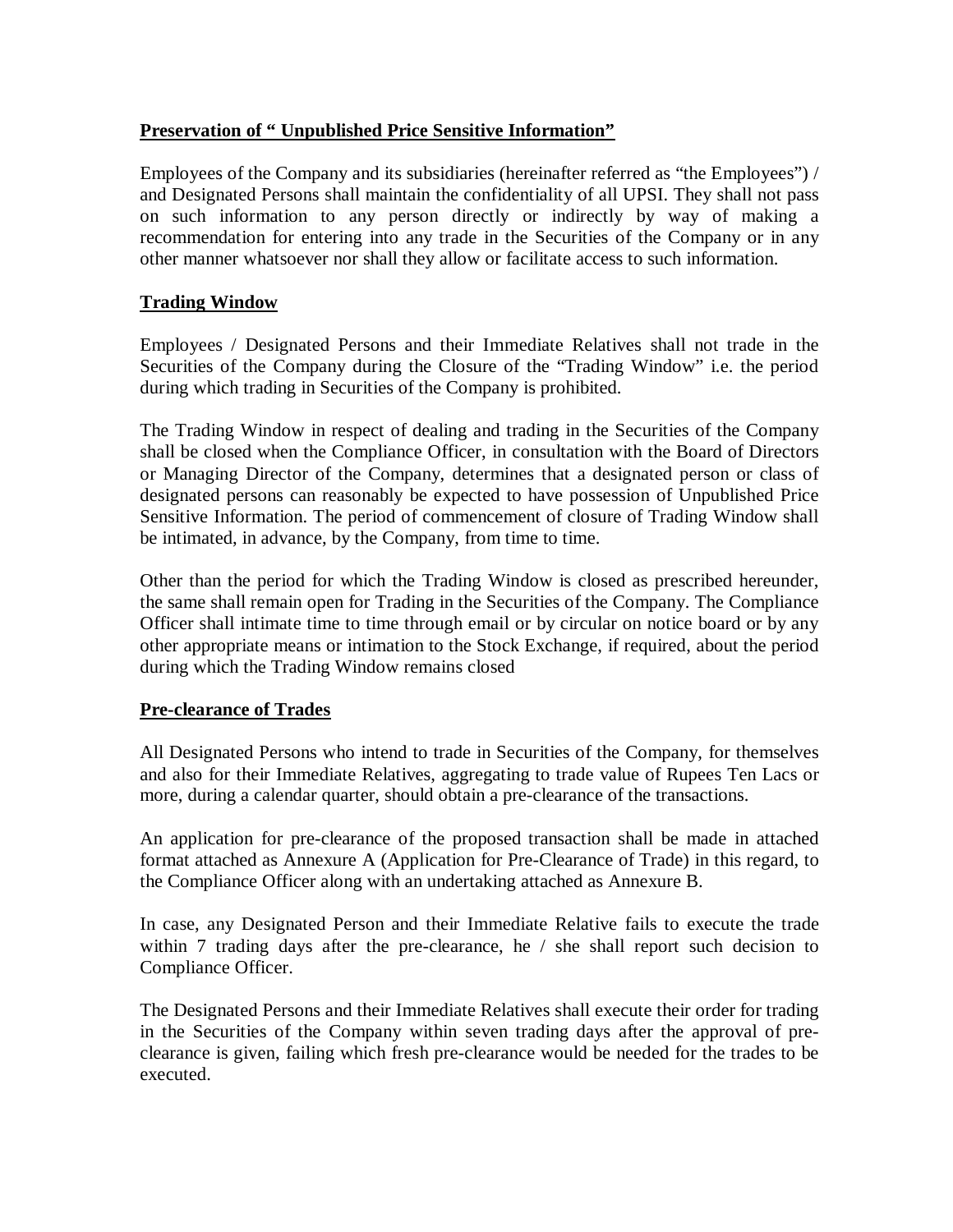## **Restriction on opposite transaction till six months**

The Designated Persons and their Immediate Relatives who trade in the Securities of the Company shall not execute a contra trade, during the next six months following the preceding transaction.

*For the sake of clarity, if any Designated Person and their Immediate Relatives has bought any Securities of the Company, he / she cannot sell any Securities of the Company, within a period of six months, from the date of such purchase.* 

*Similarly, in case any Designated Person and their Immediate Relatives has sold any Securities, he / she cannot acquire any Securities, within a period of six months, from the date of such sale.*

Provided that the aforesaid provisions shall not be applicable in case of exercise of ESOPs.

## **For the Sake of Clarity:**

- (i) If a Designated Person has sold/ purchased shares, he can subscribe and exercise ESOPs at any time after such sale/purchase, without attracting contra trade restrictions.
- (ii) Where a Designated Person acquires shares under an ESOP and subsequently sells/pledges those shares, such sale shall not be considered as contra trade, with respect to exercise of ESOPs.
- (iii) Where a designated person purchases some shares (say on August 01, 2015), acquires shares later under an ESOP (say on September 01, 2015) and subsequently sells / pledges (say on October 01, 2015) shares so acquired under ESOP, the sale will not be a contra trade but will be subject other provisions of the Regulations, however, he will not be able to sell the shares purchased on August 01, 2015 during the period of six months from August 01, 2015.
- (iv) Where a designated person sells shares (say on August 01, 2015), acquires shares later under an ESOP (say on September 01, 2015) the acquisition under ESOP shall not be a contra trade. Further, he can sell/pledge shares so acquired at any time thereafter without attracting contra trade restrictions. He, however, will not be able to purchase further shares during the period of six months from August 01, 2015 when he had sold shares.

Provided further that the Compliance Officer may grant relaxation from strict application of such restriction for reasons to be recorded in writing provided that such relaxation does not violate the Regulations.

#### **Leak of Unpublished Price Sensitive Information**

In cases of leak or suspected leak of UPSI, the Compliance Officer or any other analogous body as may be authorized by the Board of Directors, shall conduct the enquiry to determine the possible role of every person who had access to information which was leaked. This includes persons/members of committees, those consolidating results, people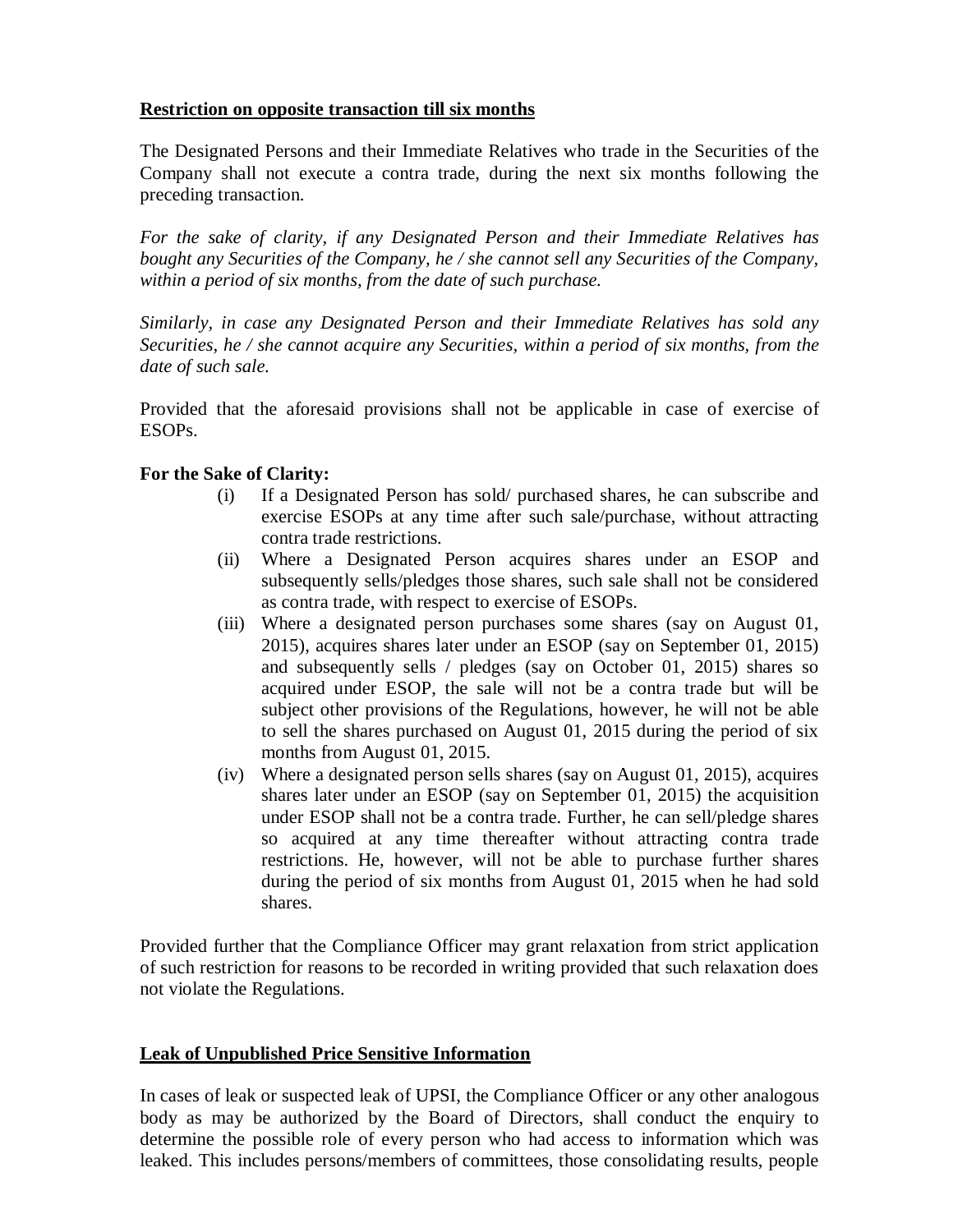preparing board notes and presentations, besides the persons involved in disseminating the information. The Company may ask for relevant information or even conduct enquiry upon the relevant intermediaries and fiduciaries, who shall co-operate with the Company in connection with such enquiry.

The Compliance Officer shall, accordingly submit a report the Board of Directors on the enquiry, present systems, processes and controls, the manner in which these would be strengthened besides details of persons manning these systems and the periodicity of monitoring.

The Company shall promptly inform the SEBI, of such leaks, inquiries and results of such inquiries.

## **Reporting Requirements for transactions in Shares**

- 1. The following disclosures of the Securities held in the Company shall be made to the Compliance Officer :
	- (a) Every person on appointment as the key managerial personnel or a director of the Company or upon becoming its promoter or member of promoter group, shall disclose his holding of the Securities of the Company, as on the date of appointment, or becoming a promoter, to the Company, within seven days of such appointment or becoming a promoter;
	- (b) Every promoter, member of the promoter group, designated person or director of the Company shall disclose the trading in securities of the Company, number of such Securities, purchased or sold or traded within 2 (two) trading days of such transaction, if the value of the Securities traded, whether in one transaction or a series of transactions, over any calendar quarter, aggregates to a traded value, in excess of Rs. Ten Lacs. The disclosure shall be made in the format prescribed for the purpose under the Regulations.

*For the avoidance of doubts, it is clarified that the disclosure of the incremental transaction, after any disclosure under (b) above, shall be made, when the transactions effected after the prior disclosure cross the threshold limit of Rs. Ten Lacs.*

- 2. The Designated person shall disclose the following information in a format attached as Annexure C, on annual basis, to the Company within 21 days from the end of the Financial Year and as and when the information changes within 21 days of such change;
	- (a) Name of Immediate Relatives
	- (b) persons with whom such designated person(s) shares a Material Financial Relationship
	- (c) Permanent Account Number or any other identifier authorized by law of (a)  $\&$  (b)
	- (d) Phone, mobile and cell numbers of (a)  $\&$  (b)
	- (e) Educational institutions from where the designated person graduated
	- (f) Name of past employer(s)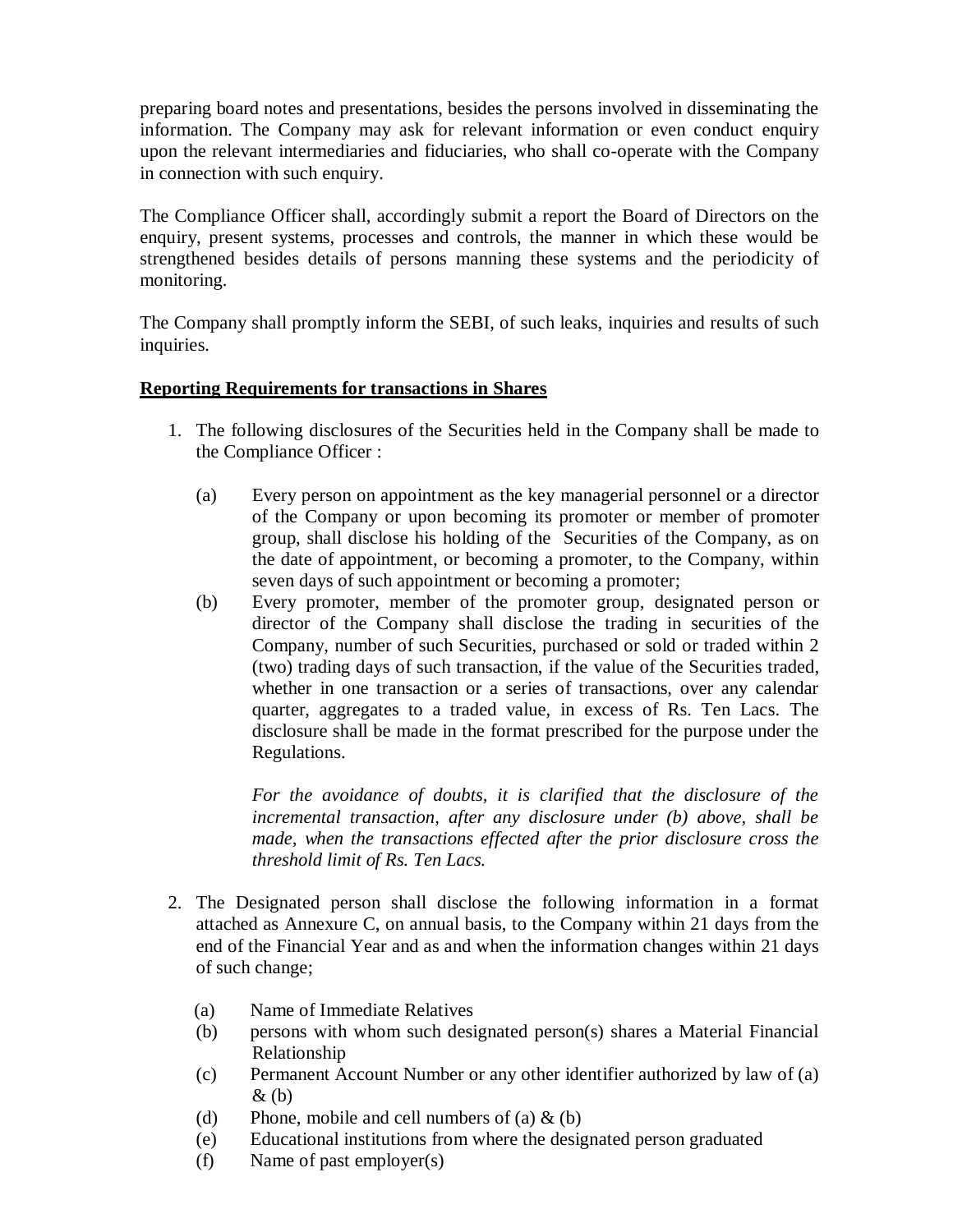The information required under Part IX  $(2.)(e)$  and (f) may be disclosed on one time basis only.

#### **Chinese Wall procedure**

- 1. To prevent the misuse of confidential information, the Company shall adopt a "Chinese Wall" policy which separates those areas of the Company, which routinely have access to confidential information, considered "Inside Areas" from those departments providing support services, considered "Public Areas".
- 2. The persons in the inside area shall not communicate any price sensitive information to anyone in public area.
- 3. In exceptional circumstances, persons from the public areas may be allowed to "Cross the Wall" and give confidential information on the basis of "need to know" criteria, after written intimation to the Compliance Officer.

#### **Crossing the Wall**

The Compliance Officer in consultation with the Board of Directors of the Company shall decide on how and when any person(s) should be brought 'inside' on any proposed or ongoing sensitive transaction(s).

A person(s) shall be brought inside on any proposed or ongoing sensitive transaction(s) of the Company who may be an existing or proposed partners, collaborators, lenders, customers, suppliers, merchant bankers, legal advisors, auditors, insolvency professionals or other advisors or consultants etc. for legitimate purpose which shall include the following;

- 1. in the ordinary course of business;
- 2. in furtherance of performance of duty(ies);
- 3. for discharge of legal obligation(s);
- 4. for any other genuine or reasonable purpose as may be determined by the Compliance officer of the Company;
- 5. for any other purpose as may be prescribed under the Regulations or Company Law or any other law for the time being in force, in this behalf, or as may be amended from time to time.

#### **Penalty for contravention of code of conduct**

- 1. Any Employees including Designated Person, who himself/herself or through his/her Immediate Relatives trades in Securities of the Company or communicates any UPSI, for trade in Securities or facilitates the communication of such information, in contravention of this Code of Conduct may be penalized and appropriate action may be taken by the Company.
- 2. Designated Person who violates the Code of Conduct shall also be subject to disciplinary action by the Company, which may include wage freeze, suspension, recovery, withholding of promotions and including ineligibility for future participation in employee stock option plans, etc.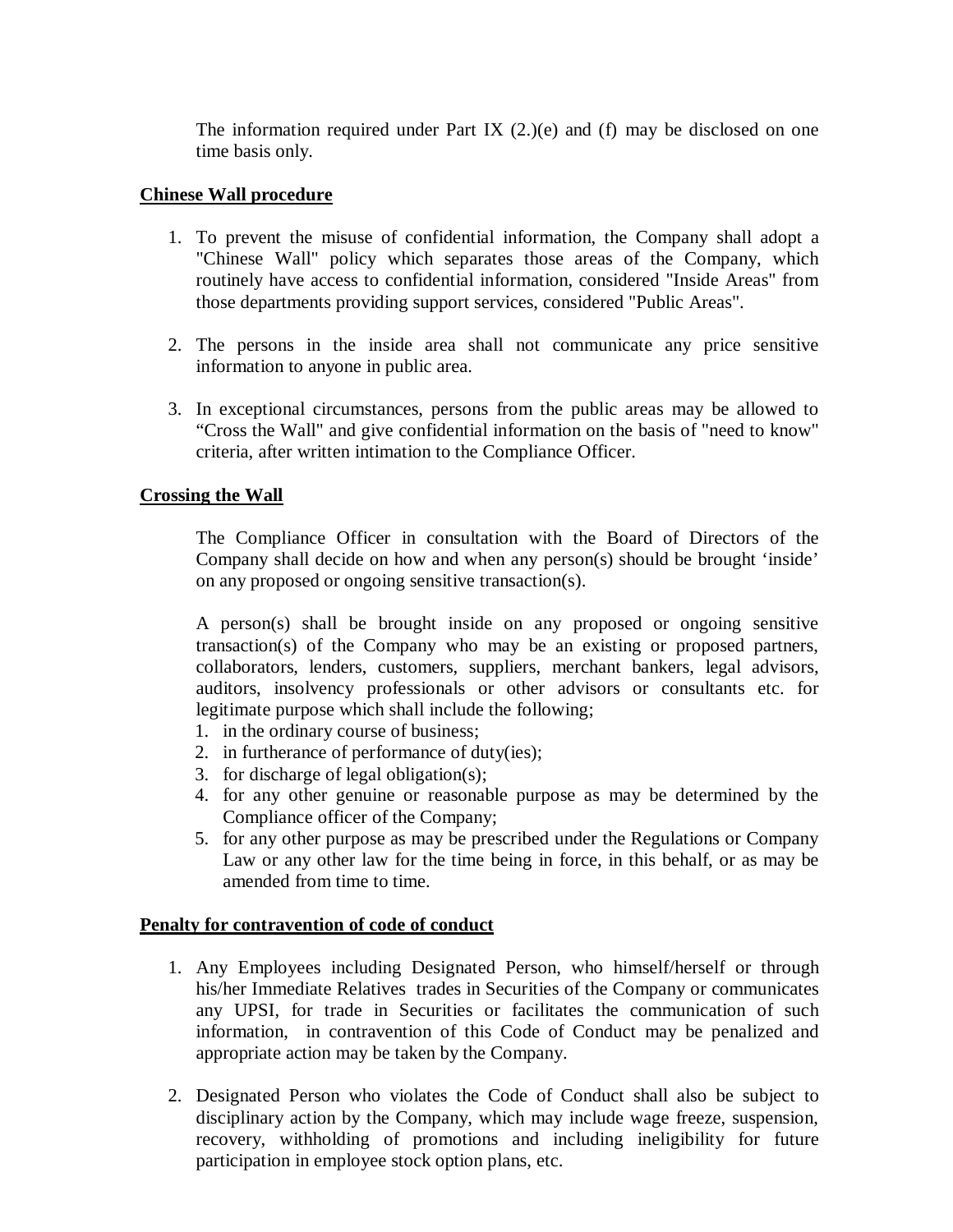- 3. The action by the Company shall not preclude SEBI from taking any action against any Employee including Designated Person in case of violation of these Regulations & Company's Code of Conduct.
- 4. In case, it is observed by the Company that there is a violation of any of the provisions of these regulations, Company shall inform to SEBI promptly.

\*\*\*\*\*\*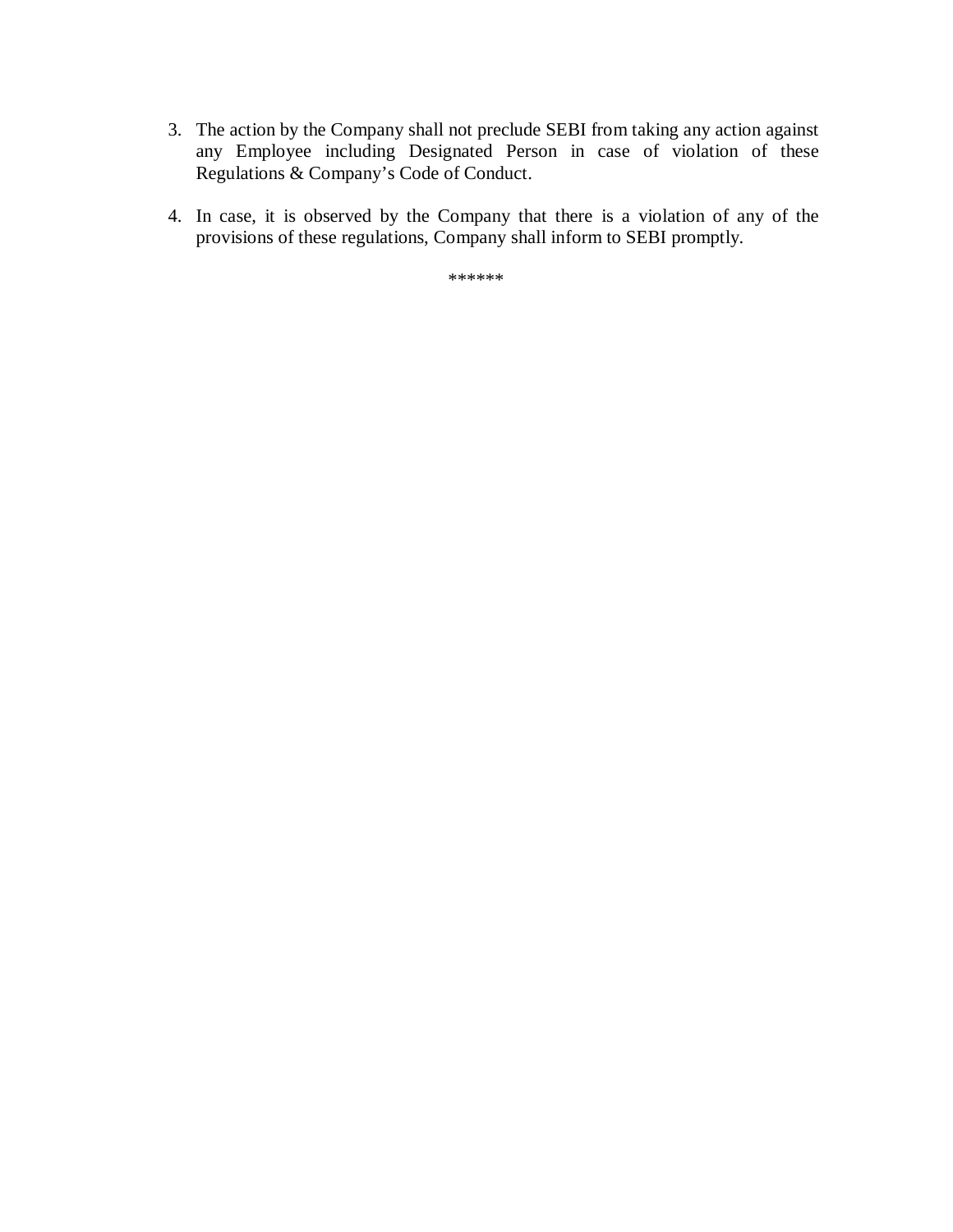*Annexure A*

## **APPLICATION FOR PRE-CLEARANCE OF TRADE**

Date : \_\_\_\_\_\_\_\_\_\_\_\_\_

The Compliance Officer SORIL Infra Resources Limited Plot No. 448-451, Udyog Vihar, Phase-V, Gurugram-122016, Haryana

Dear Sir,

## **Sub. : Application for Pre-Clearance of Trade to be executed by Designated Persons or the Immediate Relatives** (strike out what is not applicable)

I, \_\_\_\_\_\_\_\_\_\_\_\_\_\_\_\_\_\_\_\_\_\_\_\_\_\_\_\_\_\_\_ S/o Mr. \_\_\_\_\_\_\_\_\_\_\_\_\_\_\_\_\_\_\_\_\_\_\_\_\_\_, Director / Employee of SORIL Infra Resources Limited (SORIL) intend to sell / purchase \_\_\_\_\_\_\_\_\_ (\_\_\_\_\_\_\_\_\_\_\_\_\_only) Shares of SORIL through myself/---------- (my -----------------)

Details of Depository Account in which such Shares will be debited / credited, are as under:

| Name of the first Holder of the DP Account |  |
|--------------------------------------------|--|
| Name of the DP                             |  |
| DP ID                                      |  |
| Client ID                                  |  |
| Nos. of IBISL Shares in the said account   |  |
|                                            |  |

Kindly provide pre-clearance for the above trade. Necessary undertaking is enclosed.

Thanking you, Yours truly,

Signature \_\_\_\_\_\_\_\_\_\_\_\_\_\_\_ Name : \_\_\_\_\_\_\_\_\_\_\_\_\_\_\_\_\_\_\_\_\_\_\_\_\_\_\_\_\_\_\_\_\_\_\_\_\_\_\_\_\_\_\_\_\_\_\_\_\_\_\_\_\_\_\_\_\_\_\_\_\_\_\_\_\_\_\_\_\_\_\_\_\_\_\_

\_\_\_\_\_\_\_\_\_\_\_\_\_\_\_\_\_\_\_\_\_\_\_\_\_\_\_\_\_\_\_

I confirm the above facts stated by me in respect of myself/ my --------------------------

| Signature of the Designated employee |  |
|--------------------------------------|--|
| Name of the Designated Employee      |  |
| Date                                 |  |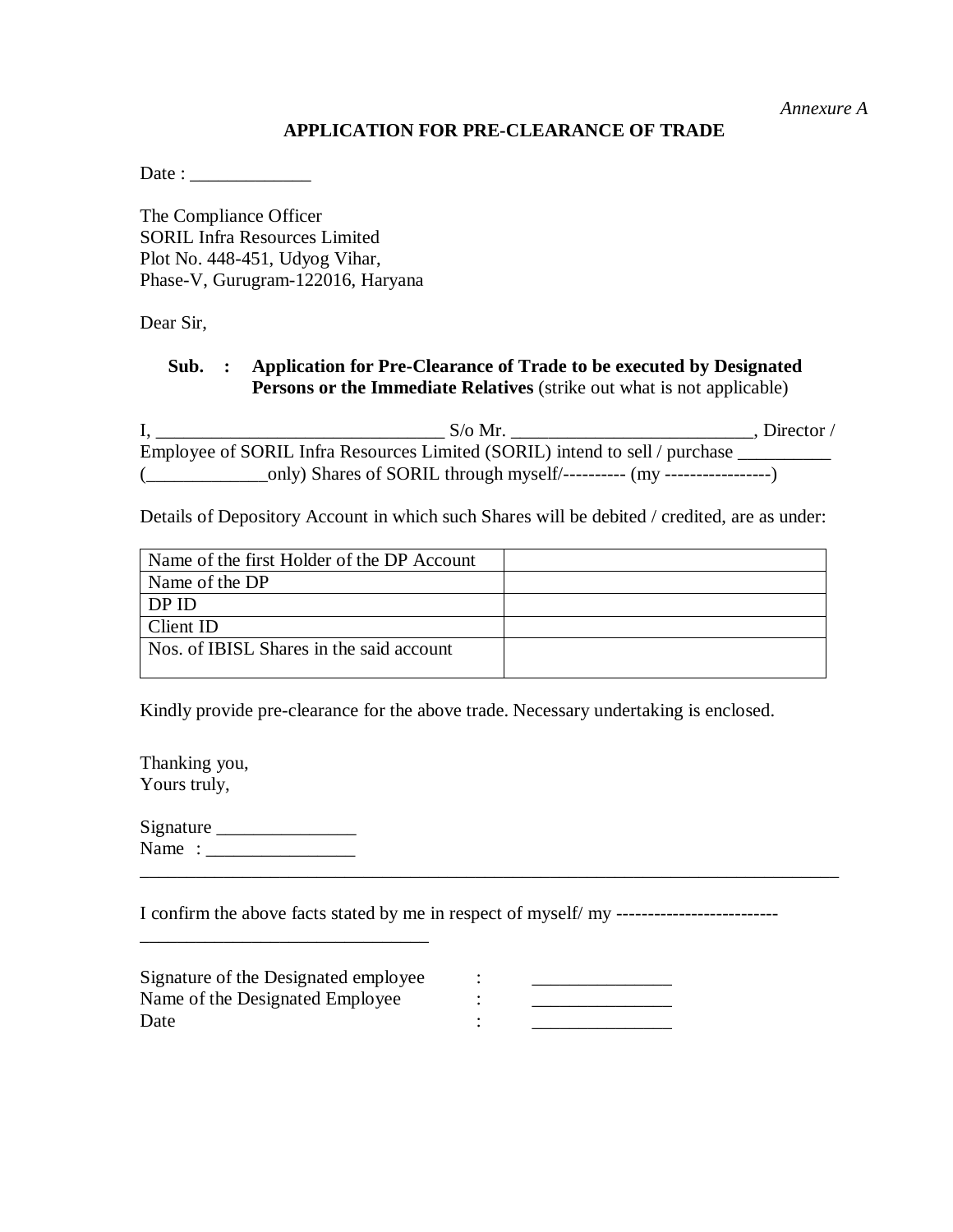*Annexure B*

#### **UNDERTAKING**

I, \_\_\_\_\_\_\_\_\_\_\_\_\_\_\_\_\_\_\_\_\_\_\_\_\_\_\_\_\_\_\_ S/o Mr. \_\_\_\_\_\_\_\_\_\_\_\_\_\_\_\_\_\_\_\_\_\_\_\_\_\_\_\_

aged vears, residing at  $\omega$ 

hereby undertake that the following information submitted by me to SORIL Infra Resources Limited, having its registered office at Plot No. 448-451, Udyog Vihar, Phase-V, Gurugram-122016, Haryana is true and correct :

- 1. That I do not have any access to or have not received any "price sensitive information" upto the time of signing this undertaking.
- 2. That in case I receive or have access to any "price sensitive information" after signing the undertaking but before the execution of the transaction which I intend to do, as disclosed in my Application for Pre-Clearance of Trade ("the Application"), I shall refrain from dealing in Shares of the Company either personally or through any Immediate Relative of mine, till such information becomes public and shall necessarily inform the Compliance Officer of the Company, of the same.
- 3. That I have not contravened the Code of Conduct for Prevention of Insider Trading as notified by the Company.
- 4. I undertake that the transaction stated in the application shall be executed within seven trading days from the date of pre-clearance by the Company, and if the same is not executed within such time, I shall seek a fresh pre-clearance of the transaction.
- 5. I undertake that in case of purchase of Shares of the Company, the same shall be held by me/ my Immediate Relative, for investment purposes.
- 6. I undertake that I myself of through any Immediate Relative of mine, shall not enter into an opposite transaction i.e. sell or buy any number of Shares during the next six months following this transaction.
- 7. I confirm that I myself or through any Immediate Relative of mine, have not entered into an opposite transaction of buy/sell in the past six months, in relation to the Shares of the Company.
- 8. That the disclosure made by me in this regard, is full and true.

| Signature |  |
|-----------|--|
| Name      |  |
| Date      |  |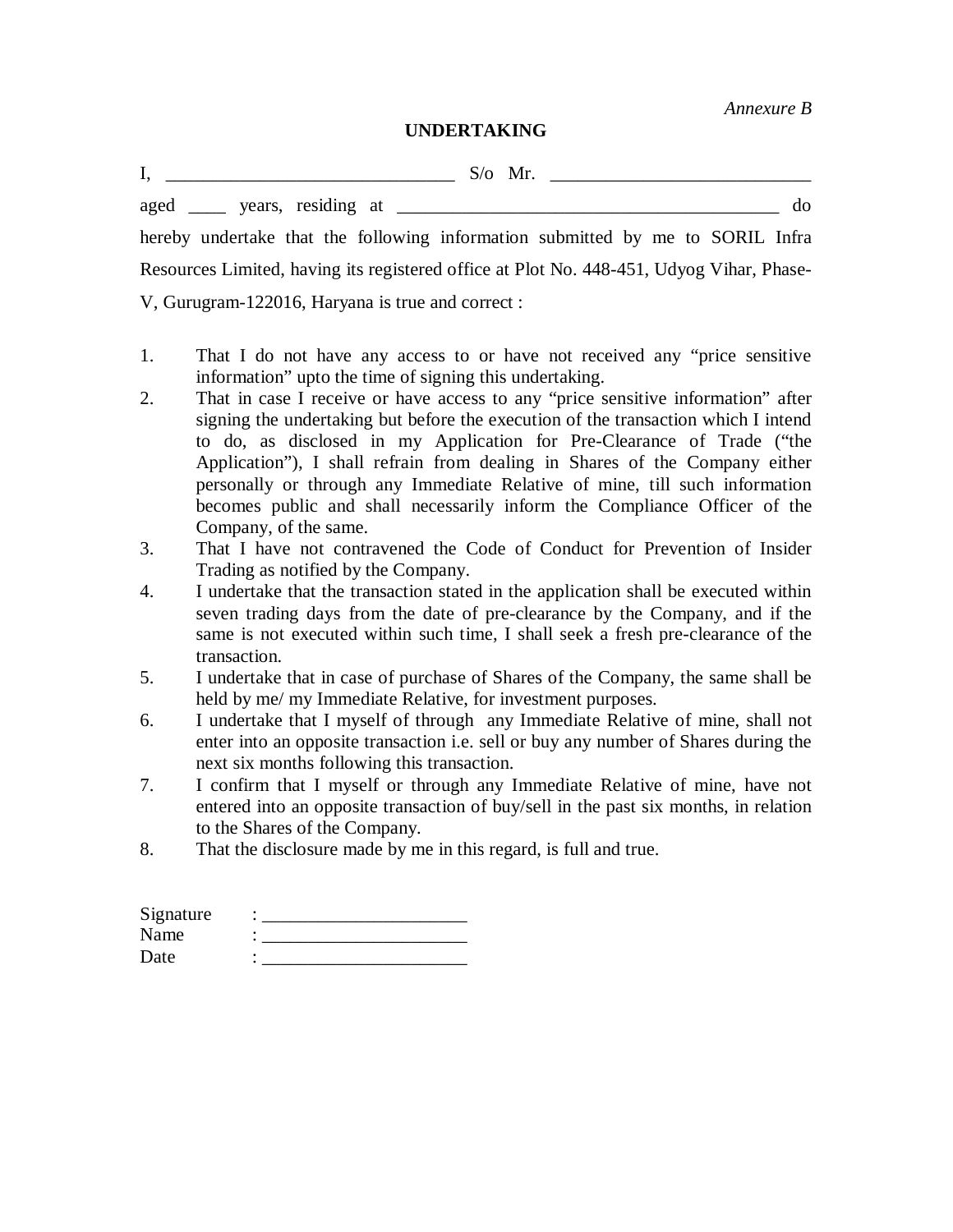# **[Name of the Designated Person]**

**[Residential Address] MOBILE: [•] | EMAIL: [•]** 

### **Disclosure under SEBI (Prohibition of Insider Trading) Regulations, 2015 ([Regulation 9 (1) read with Clause 14 of Schedule B]**

**[Date]**

To, Compliance Officer, SORIL Infra Resources Limited

Subject: Disclosure as on date of joining / as on April 1, 20\_\_.

Dear Sir,

I, **[Name of Designated Person]** d/o or s/o **[Name of Father]** R/o **[Address]** , [Designation] of [Name of Company], do hereby submit the following details:

#### **A. Details of Spouse:**

| Sr.<br>No. | <b>Relation</b> | Name | PAN | <b>Contact Details</b> |
|------------|-----------------|------|-----|------------------------|
|            | Spouse          |      |     |                        |
|            |                 |      |     |                        |

**B. Details of other Immediate Relatives, who are either financially dependent or consult in taking decisions relating to trading in Securities of the Company:**

| Sr.<br>No.     | <b>Relation</b>    | (A)<br><b>Financially</b><br>dependent<br>on me | <b>(B)</b><br><b>Consult</b><br>with me in<br>taking<br>decisions<br>relating to<br>trading in<br><b>Securities</b><br>of the<br>Company | <b>Name</b> | <b>PAN</b> | <b>Contact</b><br><b>Details</b> |
|----------------|--------------------|-------------------------------------------------|------------------------------------------------------------------------------------------------------------------------------------------|-------------|------------|----------------------------------|
| $\mathfrak{D}$ | Mother             | Yes/No                                          | Yes/No                                                                                                                                   |             |            |                                  |
| 3              | Father             | Yes/No                                          | Yes/No                                                                                                                                   |             |            |                                  |
| $\overline{4}$ | <b>Brother</b>     | Yes/No                                          | Yes/No                                                                                                                                   |             |            |                                  |
| 5              | <b>Sister</b>      | Yes/No                                          | Yes/No                                                                                                                                   |             |            |                                  |
| 6              | Child              | Yes/No                                          | Yes/No                                                                                                                                   |             |            |                                  |
| 7              | Spouse's<br>Mother | Yes/No                                          | Yes/No                                                                                                                                   |             |            |                                  |
| 8              | Spouse's Father    | Yes/No                                          | Yes/No                                                                                                                                   |             |            |                                  |